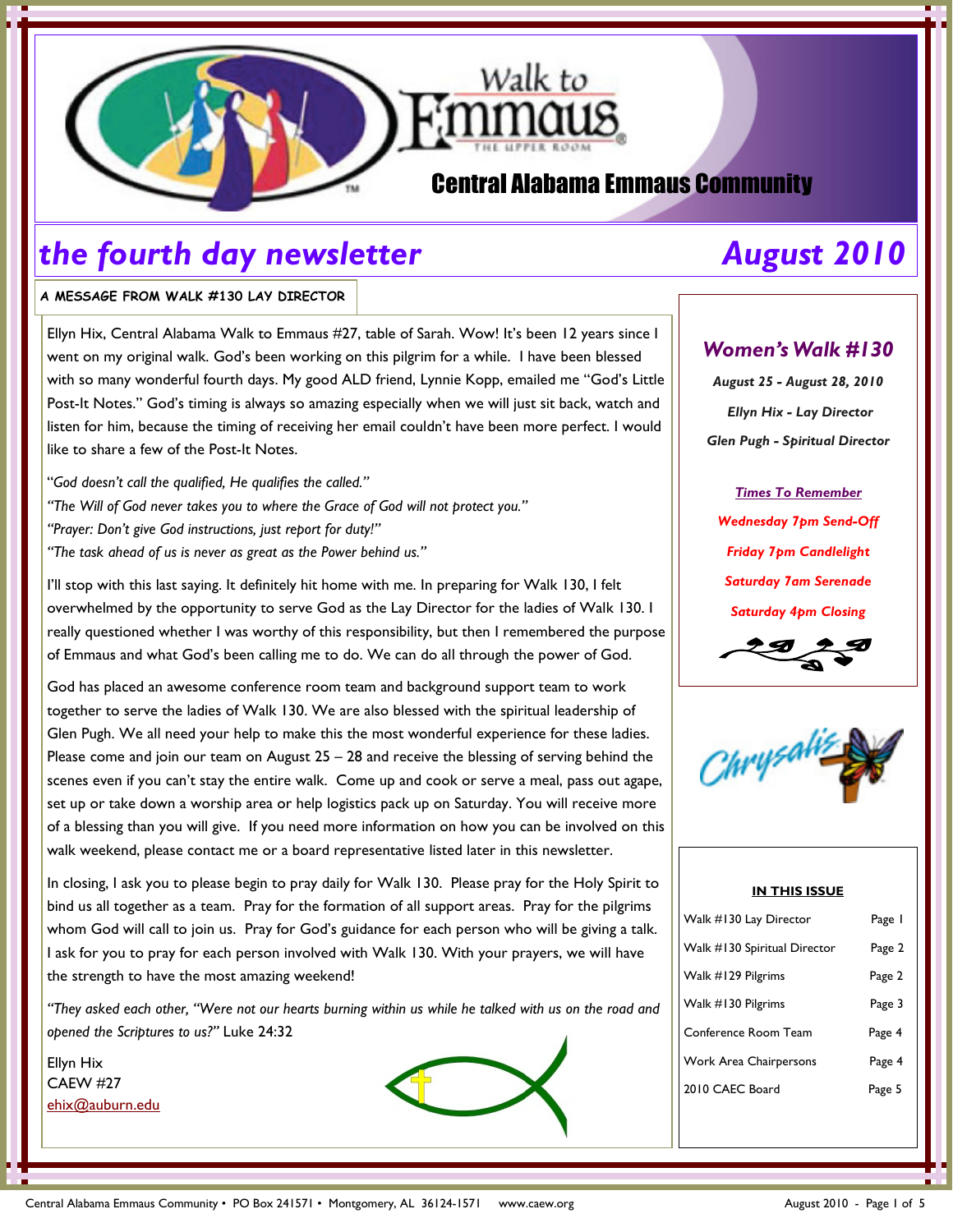### FROM THE SPIRITUAL DIRECTOR OF WALK 130

As we prepare for Walk 130 I would encourage you to contemplate the nature of servanthood that is is so clearly evident in the Emmaus community. Over the years I have had the joyful experience of watching people serve in Emmaus. It is such a great source of encouragement for me as a member of the clergy. As I see people giving so freely of themselves I am both touched and amazed. We live in such a busy world where people are often more concerned with their own schedules than serving our Lord by serving others. Be in prayer for those who are serving. Each person is sacrificing something to be a part of the weekend. While the sacrifice will in some way touch the life of the servant, sometimes the sacrifice also can be difficult. As a result of the sacrifice each person serving will need the community's prayers so that they may effectively live out their commitment and faithfully serve our Lord and Savior. Be in prayer for all those serving and remember them each day by name. You will be blessed, they will be blessed and so will the ladies of Walk 130.

Glen Pugh, Blue Lake Walk to Emmaus #45, Table of Peter



# Women's Walk #129



### 2010 Walk Dates to Remember

Men's Walk # 131 Sept 15 - Sept 18 Tre' Munger - Lay Director Mike Wells - Spiritual Director Millbrook Cluster

Women's Walk #132 Sept 23 - Sept 26 Marian Woodman - Lay Director Lu Anne Houser - Spiritual Director East AL Cluster (Thursday - Sunday)

Women's Walk #133 Oct 20 - Oct 23 Wendy Rajan - Lay Director Mike Densmore - Spiritual Director Elmore/Tallassee Cluster

Men's Walk #134 Oct 27 - Oct 30 Charles Stover - Lay Director Jim Dannelly - Spiritual Director Selma Cluster

For additional Emmaus and Chrysalis information and updates, periodically refer to our website at www.caew.org. Don't forget, God equips and gives you the means and strength you need to serve, and bring others to Christ.

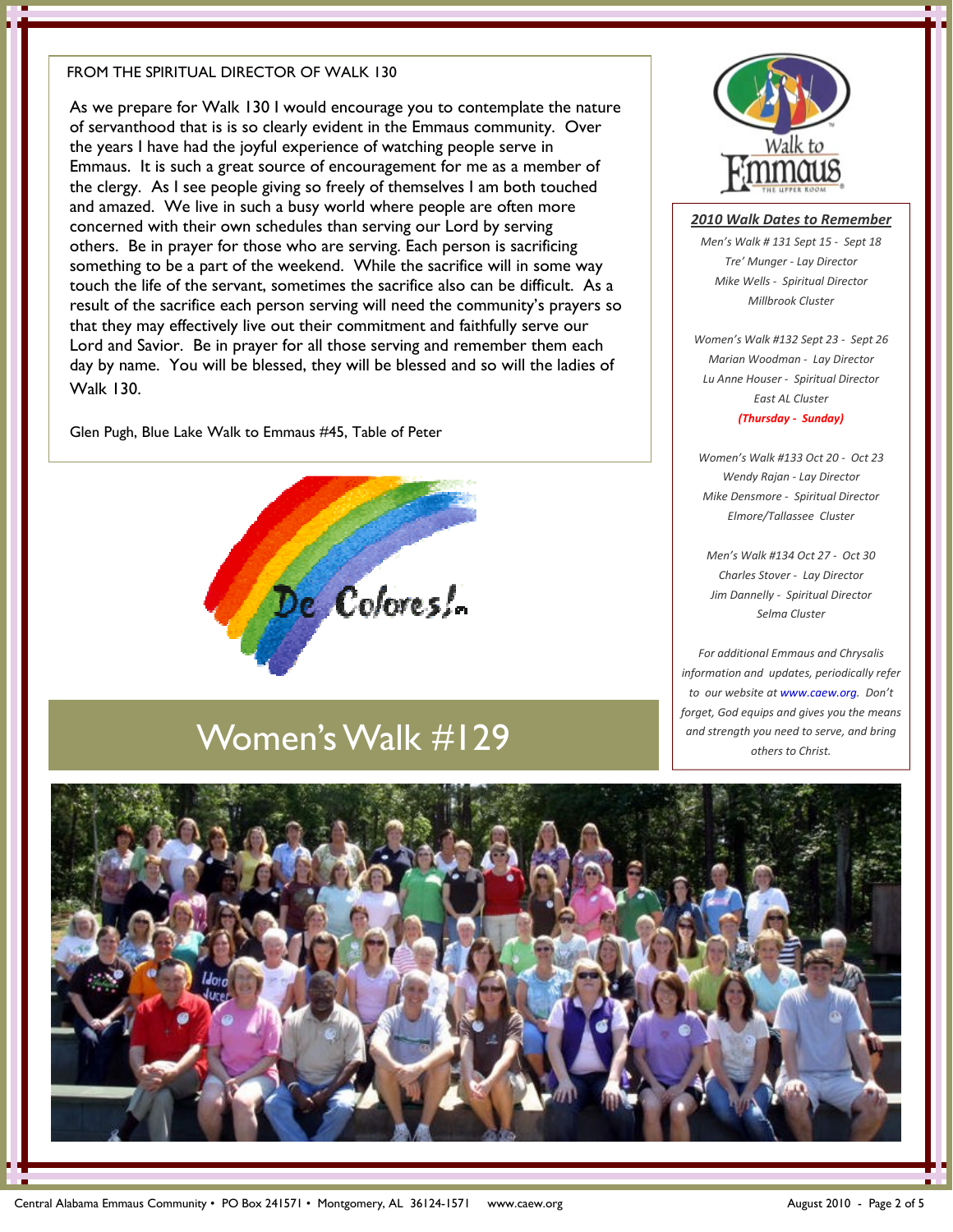# Pilgrims of Women's Walk #130

"Were not our hearts burning within us while He talked with us on the road and opened the

### Scriptures to us?" Luke 24:32

| <b>Name</b>              | <b>City</b>          | <b>Church</b>                    | <b>Sponsor(s)</b>               |
|--------------------------|----------------------|----------------------------------|---------------------------------|
| Jane Buzbee              | Jacksons Gap AL      | First UMC - Alexander City       | Dwight Buzbee                   |
| Jennifer Carter          | Opelika AL           | <b>Union Grove Baptist</b>       | Pam Coxwell & Tammy Forbus      |
| Leigh Chambers           | Auburn AL            | <b>Believers Church</b>          | Martha Jean Starr               |
| Alice Chance             | Wetumpka AL          | First UMC - Dadeville            | <b>Wanda Ryals</b>              |
| Kristina Childress       | Montgomery AL        | Frazer UMC                       | Jennifer Hand                   |
| Joyce Davidson           | <b>Clanton AL</b>    | Lomax Independent Church         | Debra Jones                     |
| Jean Decker              | Montgomery AL        | Mountain View Baptist - Wetumpka | Mary & Ed Rhodes                |
| Anne Alan Jemison        | Pike Road AL         | St. James UMC                    | Michelle Parkinson              |
| Becki Etheridge          | Alexander City AL    | First UMC - Alexander City       | Diane Walls                     |
| Julia Farrow             | Auburn AL            | Auburn UMC                       | <b>Beth Kisor</b>               |
| Jennifer Flourney        | Kellyton AL          | <b>Bay Pine Baptist</b>          | Sharon Moore                    |
| Ann Marie Franklin       | Millbrook AL         | St Bede Catholic - Montgomery    | Doryan Carlton                  |
| Dora Freeman             | Auburn AL            | Parkway Baptist                  | Lori Starr                      |
| Katie Hagood             | Elmore AL            | Centerpoint - Prattville         | David Hagood                    |
| Mary Claire Haenlein     | Tallassee AL         | Mountain View Baptist            | Mary & Ed Rhodes                |
| Lauren Harmon            | Lineville AL         | Lineville Methodist              | Angela North                    |
| Denise Haskins           | Valley AL            | Langdale UMC                     | Kathy McWhorter                 |
| Megan Henderson          | Valley Grande AL     | Orrville Baptist - Orrville      | Jess Henderson                  |
| Lisa Hollans             | Auburn AL            | Cornerstone                      | Erin Stephens                   |
| Angela House             | Wetumpka AL          | Mt. View Baptist                 | <b>Matt Flurry</b>              |
| Vicki Hudson             | Opelika AL           | Auburn UMC                       | Jen Thurow                      |
| Maggie Lewis             | Montgomery AL        | Refuge Temple                    | <b>Elise Todd</b>               |
| <b>Veta Lewis</b>        | Phenix City AL       | We Can Ministries - Phenix       | <b>Willie Lewis</b>             |
| Twila Macon              | Alexander City AL    | First Baptist - Alexander City   | Sundra Kinman                   |
| Andrea McCain            | Montgomery AL        | First UMC - Montgomery           | Kathy Hartzog                   |
| Sandra Moore             | Lanett AL            | Langdale UMC                     | Ida Faye Bell                   |
| Jeannie O'Donnell        | Loachapoka AL        | Loachapoka Baptist               | Dara Hosey                      |
| Jeanette Parker          | Opelika AL           | <b>Union Grove Baptist</b>       | Beth Furmanek & Ellaine Corbett |
| Dana Pouncy              | <b>Prattville AL</b> |                                  | Gina Mount                      |
| Kindra Sloan             | Hayden AL            | Mt Zion Baptist - Corner AL      | <b>Freda Hall</b>               |
| Laura Smith              | Montgomery AL        | Snowden Baptist - Montgomery     | Marsha Davis & Marcia Wright    |
| Marjorie Smith           | Kellyton AL          | Haven Memorial UMC               | Don Ingram                      |
| <b>Shirley Stephens</b>  | Sylacauga AL         | The Sanctuary                    | Karen McInnis                   |
| <b>Stephanie Stewart</b> | Opelika AL           | Lighthouse                       | <b>Clarence Stewart</b>         |
| Nicole Sumner            | Valley AL            | Pleasant Baptist-Tuskegee        | Trinchua Dukes & Dan Goslin     |
| <b>Faye Swanner</b>      | <b>Clanton AL</b>    | First UMC - Clanton              | <b>Greg Swanner</b>             |
| <b>Christie Thames</b>   | Eclectic AL          | First Baptist - Wetumpka         | Amelia Golden                   |
| <b>Bobbie Walters</b>    | Mathews AL           |                                  | <b>Kay Walters</b>              |
| Crystal Wellborn         | Cragford AL          | Corinth Baptist Church           | Sundra Kinman                   |
| Lana Williams            | Montgomery AL        | Frazer UMC                       | Elise Todd & Judy Payne         |
| Leslie Wisher            | Auburn AL            | First Baptist - Auburn           | Tricia Wilkerson                |
| Pat Worley               | Pike Road AL         | Frazer UMC                       | Sheila Robertson                |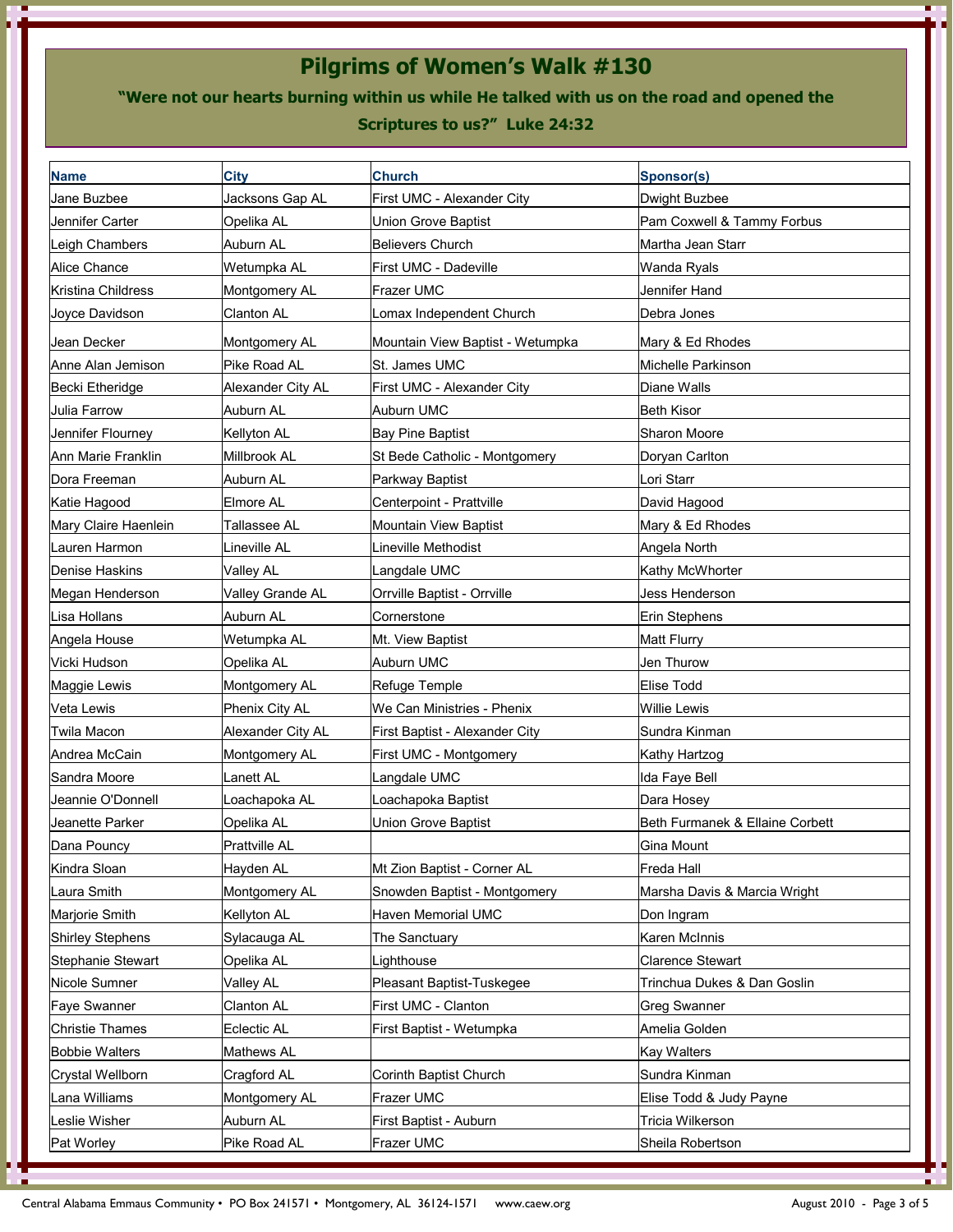| Lay Director                         | Ellyn Hix                                                                                                                                           |
|--------------------------------------|-----------------------------------------------------------------------------------------------------------------------------------------------------|
| <b>Assistant Lay Directors</b>       | <b>Rita Carswell</b><br>Betty Jo Landrum<br>Darlene Gill<br>Debbie Smalley                                                                          |
| Spiritual Director                   | Glen Pugh                                                                                                                                           |
| <b>Assistant Spiritual Directors</b> | <b>Charles Cummings</b><br>Diane Wood<br>Matt Mobley<br><b>Tony Hughes</b>                                                                          |
| Music                                | <b>Valerie Carson</b><br>Phillip McWhorter                                                                                                          |
| Media                                | Barbara Rosser<br>Mo Moseley                                                                                                                        |
| <b>Table Leaders</b>                 | <b>Cindy Clem</b><br><b>Beth Kisor</b><br><b>Shannon Mayes</b><br><b>Kay Morris</b><br><b>Rita Lane</b><br>Kathy McWhorter<br>Lorri Schoonover      |
| <b>Assistant Table Leaders</b>       | <b>LaNell Black</b><br><b>Charlotte Mattox</b><br><b>Sharon Moore</b><br>Thina Biblis<br>Mary Jane Laumer<br>Linda Voitle<br><b>Rubye Wilkerson</b> |
| Board Rep.                           | Judy Lovelady                                                                                                                                       |

# Conf. Rm. Team - Women's Walk #130 Work Areas - Women's Walk #130

| <b>SUPPORT AREA</b>               | <b>CHAIRPERSON</b>           |  |
|-----------------------------------|------------------------------|--|
| <b>AGAPE</b>                      | Stacey Hand                  |  |
| <b>BOOK COVERS / BAGS</b>         | Kelly Aulner / Darlene Gill  |  |
| <b>BEDTAGS</b>                    | Kris Johnson                 |  |
| <b>BOOK TABLE</b>                 | Linda Pearson                |  |
| <b>CANDLELIGHT</b>                | Jeff Wooley                  |  |
| <b>ENTERTAINMENT</b>              | Stephanie Conner             |  |
| <b>FRIDAY NIGHT PARTY</b>         | Aleta Fountain               |  |
| <b>GREETERS</b>                   | Sammy Teel                   |  |
| <b>LOGISTICS</b>                  | Jimmy Dennis                 |  |
| <b>FOOD PREPARATIONS</b>          | <b>Betty North</b>           |  |
| <b>MEAL SERVICE</b>               | Kris Johnson                 |  |
| <b>NAME TAGS / NEWSLETTER</b>     | Mary Mowery / Keith Haggerty |  |
| <b>PHOTOGRAPHY</b>                | Debra Batson                 |  |
| <b>REFRESHMENTS</b>               | Cindy Barkley                |  |
| <b>HOUSING &amp; REGISTRATION</b> | Cindy Bradley                |  |
| <b>SERENADE</b>                   | Patti Barnes                 |  |
| <b>SPONSORS' HOUR</b>             | Truman Hornsby               |  |
| <b>72 HOUR PRAYER VIGIL</b>       | Kim Bowling-King             |  |
| <b>SPEAKERS' PRAYER CHAPEL</b>    | Mary Evans                   |  |
| WORSHIP                           | Jim Smith                    |  |



"Then the two from Emmaus told their story of how Jesus had appeared to them as they were walking along the road, and how they had recognized him as he was breaking the bread."

Luke 24:35 (NLT)





Agape Needs: 72 of each item for Women's Walks